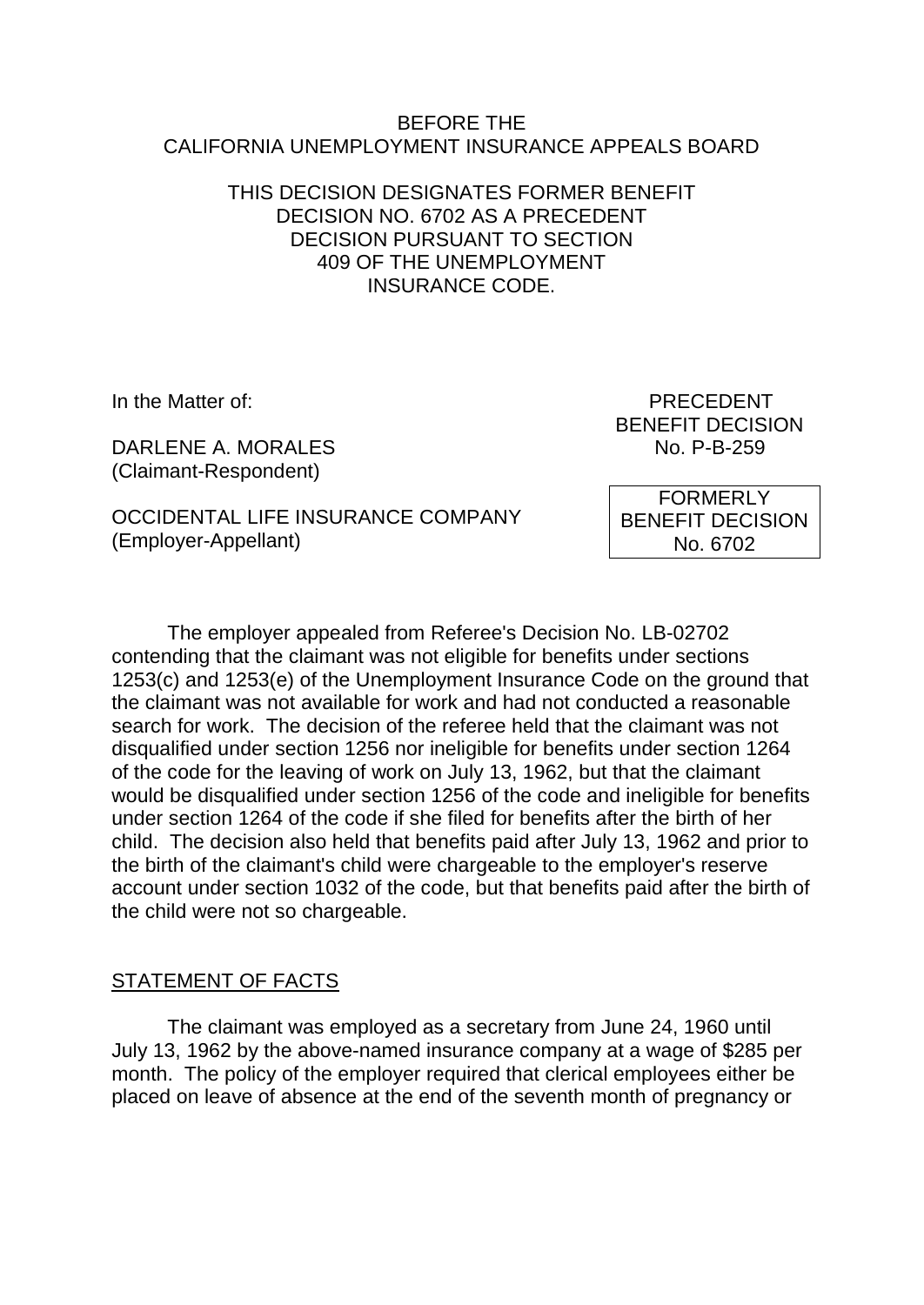terminate the employment. This leave of absence extended for a maximum time of ninety days after termination of the pregnancy. An employee who accepts the leave of absence may return to work in less than ninety days' time provided she obtains a medical release from a physician.

The claimant's eighth month of pregnancy began in July 1962. She was offered a leave of absence but refused it because she and her husband had moved in April 1962 to a residence farther removed from the employer's place of business, and the claimant believed that the additional cost of transportation and the expense of child care made it impractical for her to resume her work with the employer after the birth of her child. Her employment was then terminated when the claimant completed an employment termination form giving the reason for resignation as pregnancy.

The claimant's husband, an apprentice carpenter, was employed throughout the period involved and had contributed more than one-half of the family's income.

The claimant's physician certified that the claimant could work in her usual occupation until September 1, 1962. The claimant testified that she did not wish to cease work at the time her employment was terminated, but wanted to continue to work as long as possible in order to be able to pay for the hospital and other expenses.

There is a limited labor market in the area for individuals in advanced stages of pregnancy. The only real employment opportunity for such individuals is in organizations seeking temporary help. The claimant had been instructed at a departmental interview to look for work not only in the large organizations, but also in the smaller companies, such as real estate offices and finance companies. The claimant stated that she had sought work at a large number of locations but did not have a list of organizations at which she had inquired. As of the date of the referee's hearing on September 7, 1962, the claimant's pregnancy had not been terminated

She further testified that she was willing to travel ten miles to employment. At the time she was claiming benefits her automobile needed repairs and was inoperative. However, the claimant testified that she would have the car repaired if she obtained employment. The family has two cars but her husband uses the other one to commute to his place of employment. The claimant's claim for benefits was effective July 15, 1962.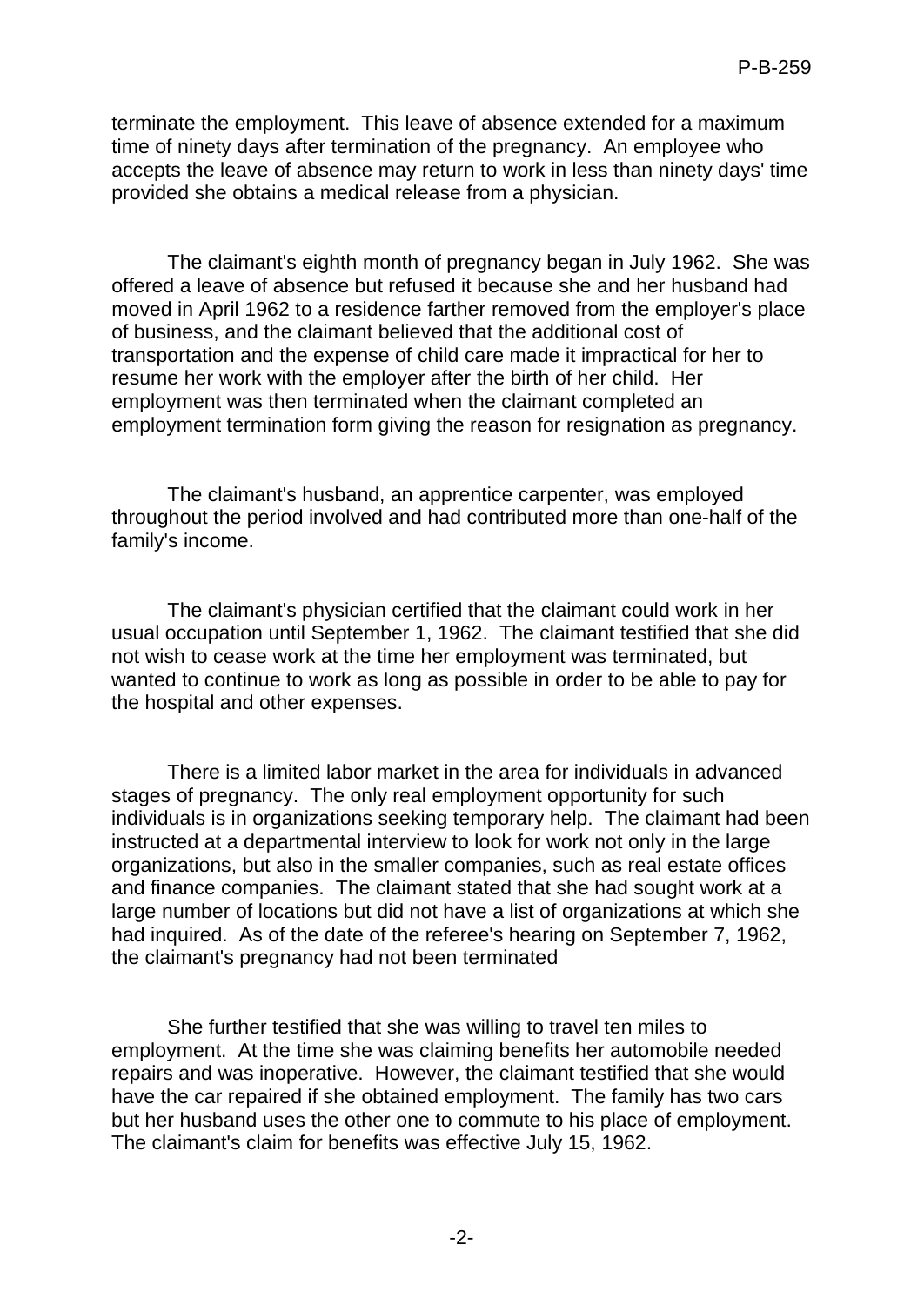# REASONS FOR DECISION

Section 1256 of the Unemployment Insurance Code provides in part that a claimant is disqualified for benefits if he voluntarily leaves his most recent work without good cause or is discharged for misconduct in connection with his most recent work. If such finding is made, the employer's reserve account may be relieved of benefit charges under sections 1030 and 1032 of the code.

Section 1264 of the code provides in part that a claimant whose marital or domestic duties cause her to resign from her employment is ineligible for benefits for the ensuing period of unemployment, and until bona fide employment is secured, unless the claimant was the sole or major support of the family both at the time of leaving and at the time the claim for benefits is filed.

We have had before us a series of cases involving mandatory leaves of absence for pregnancy, either with an intention of returning to the employment after the expiration of the leave, or accompanied either at the time of leaving of work by a resignation from the employment, or by a resignation at some time during the period of the leave.

We have followed the principle that during the period which would have been covered by a mandatory leave of absence for pregnancy, the cause of the claimant's unemployment, if a claim for benefits is filed during such period, is the claimant's involuntary separation from her work in accordance with the employers policy; therefore, during such period it is immaterial whether the claimant resigns at the time the leave of absence is offered, or accepts the leave and resigns at some later time within the period. However, after the expiration of the period covered by the pregnancy leave, the claimant's refusal to accept the leave or resignation is the primary cause of her unemployment, and the reason for the refusal to accept the leave or the resignation must be ascertained in order to determine whether the claimant is subject to the disqualification provisions of section 1256 or the ineligibility provisions of section 1264 of the code (Benefit Decisions Nos. 6636 and 6638).

In Benefit Decision No. 6686, somewhat analogous to the present case, the claimant had refused a leave of absence, after she had reached her seventh month of pregnancy, stating that she would be unable to work after her child was born. She did not file a claim for benefits until after the birth of her child. In discussing such case we stated: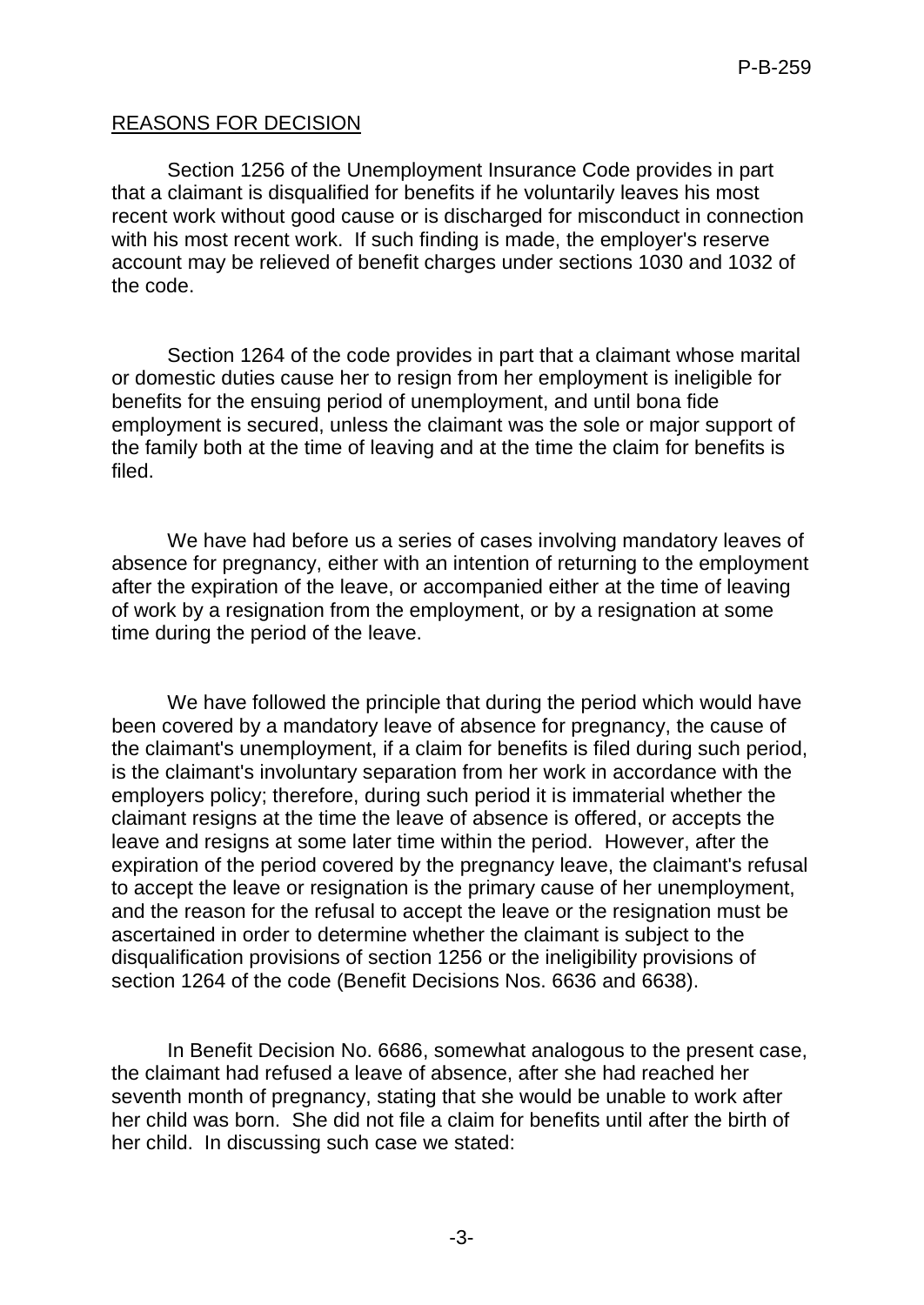"In contrast to the situations in Benefit Decisions Nos. 6636 and 6638 (in which the claimants accepted leaves of absence and resigned from their employment during the term of their leaves) the claimant herein, at the time of involuntary leaving on September 23, 1960, declined a leave of absence which would have enabled her to return to work after the termination of her pregnancy, thereby effectively severing the employer-employee relationship, whereas in Benefit Decisions Nos. 6636 and 6638 the claimants initially accepted but later abandoned the leaves of absence and did not return to work for their respective employers following their pregnancies. Nevertheless, the principles established in those cases, in which we looked to the cause of the claimants' unemployment at the time the claims for benefits were filed, are applicable in the present case. By analogy then, it was the claimant's action in the present case, in declining a leave of absence to remain at home to care for her child which brought about the severance of the employer-employee relationship and the claimant's unemployment following the birth of her child. Therefore, the claimant herein has subjected herself to the disqualification and ineligibility provisions of sections 1256 and 1264 of the code."

In the present case, in which we are considering only the period of unemployment after the claimant's termination of employment with the insurance company until the date of the hearing before the referee, the claimant's unemployment at the time the claim for benefits was filed was due to the fact that she had been compelled to leave under the employer's mandatory rule concerning pregnancy. Therefore, her leaving was involuntary, and under the rule expressed in Douglas Aircraft Company, Inc. v. California Unemployment Insurance Appeals Board, et al. (1960), 180 Cal. App. 2d 636, 7 Cal. Rptr. 723, she is not subject to disqualification under section 1256 of the code, and although the employer is entitled to a ruling under section 1030 of the code, it necessarily must be adverse (Benefit Decision No. 6607).

Although the claimant at the time the employment was terminated submitted a resignation to the employer, she had no real choice in the matter as far as a leaving of work was concerned since in any case she would not have been permitted to work. At the time she filed her claim for benefits, neither her resignation nor the fact that she had refused a leave of absence was the cause of her unemployment. Therefore, as of that time, there was no issue under section 1264 of the code to be considered.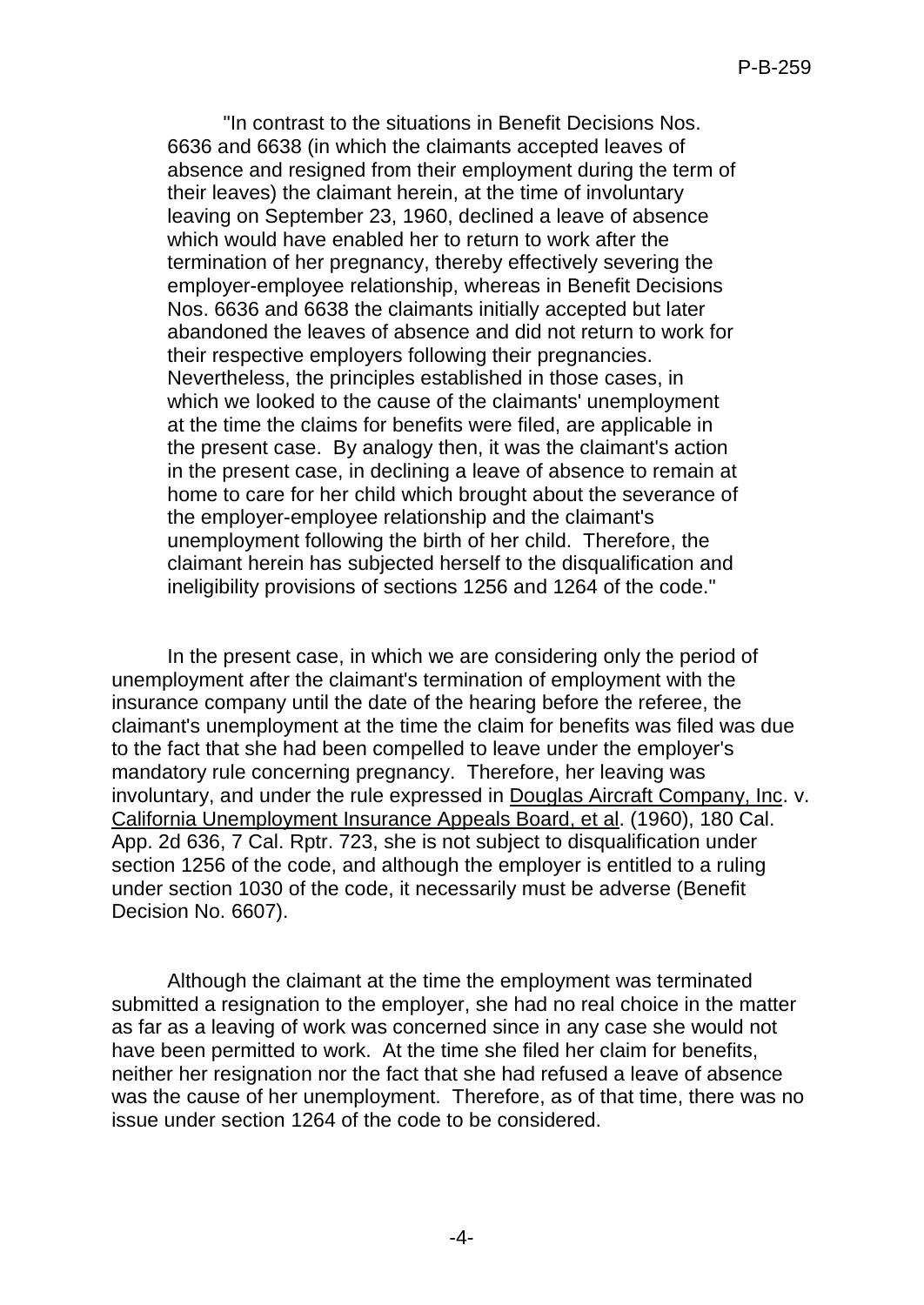Whether the claimant may be subject to disqualification under section 1256 or ineligible for benefits under section 1264 of the code subsequent to the termination of her pregnancy is not an issue before us and should not have been considered by the referee. If she should claim benefits subsequent to the termination of her pregnancy, it will then be necessary for the department to ascertain the cause of her unemployment in relationship to that claim and to determine her eligibility for benefits.

Section 1253(c) of the code provides that an individual must be able to work and available for work during the week for which benefits are claimed.

We have previously construed this section to require a claimant to be in a labor market where there is a reasonable demand for his or her services, and without unreasonable restrictions or limitations on acceptable employment, either self-imposed or created by the force of circumstances so that it may be found that the claimant is genuinely in that labor market, ready, willing and able to accept suitable employment (Benefit Decision No. 5015).

Here, the claimant's physician certified that she could perform her usual work until September 1, 1962, so that there is no question of her ability to work. While job openings were limited because of the claimant's pregnancy, we have held in Benefit Decision No. 5079 that the test to be applied in determining whether there is a labor market for a claimant in a particular locality is whether there is a reasonable potential employment field, and the fact that there are but a limited number of job openings is immaterial in determining availability for work.

There is a question concerning the claimant's transportation inasmuch as her car was inoperable during the period in which benefits were claimed. However, the claimant's husband was available to take her to work in his vehicle if the times and directions coincided, and she testified that she would have her vehicle repaired if she obtained employment. In addition, while the record is silent, it is inferable that there was public transportation available sufficient to permit the claimant to report to work if employment was secured. Under these facts, we hold that the claimant was available for work within the meaning of section 1253(c) of the code.

The employer raised the issue of search for work under section 1253(e) of the code, both at the hearing before the referee and in its appeal to the board.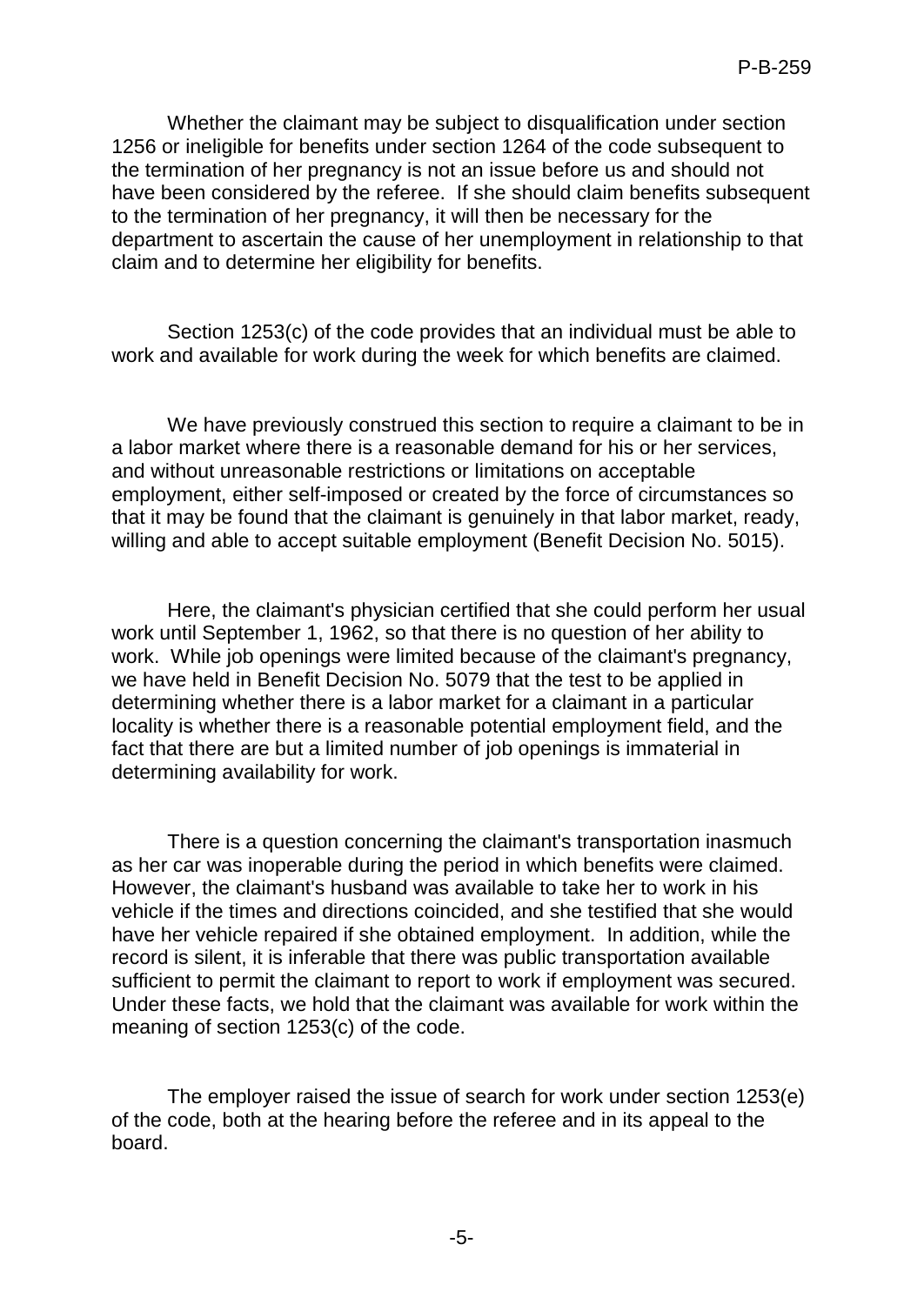Section 1253(e) of the code provides that a claimant must conduct a search for suitable work in accordance with specific and reasonable instructions of a public employment office.

In this case the claimant followed the instructions of the local office to enlarge her search for work to include small business establishments. She testified that she had done so. As a general rule, the unimpeached and uncontradicted testimony of a witness, not inherently improbable, cannot be arbitrarily disregarded and should be accepted as true by the trier of the fact (Camp v. Ortega (1962), 25 Cal. Rptr. 873). The claimant's testimony was not contradicted nor was it inherently improbable. Although she had not retained a list of places at which she had sought work, this factor alone is insufficient to reject her testimony. Accordingly, we find that the claimant had satisfied the provisions of section 1253(e) of the code regarding search for work and is not ineligible for benefits under such section.

### DECISION

The decision of the referee is modified. The claimant is not disqualified under section 1256 of the code. The claimant is not ineligible for benefits under section 1264 of the code. The claimant is not ineligible for benefits under sections 1253(c) and 1253(e) of the code. Benefits are payable. The employer's reserve account is not relieved of benefit charges under section 1030 and 1032 of the code.

Sacramento, California, April 12, 1963.

## CALIFORNIA UNEMPLOYMENT INSURANCE APPEALS BOARD

GERALD F. MAHER, Chairman

ARNOLD L. MORSE

LOWELL NELSON